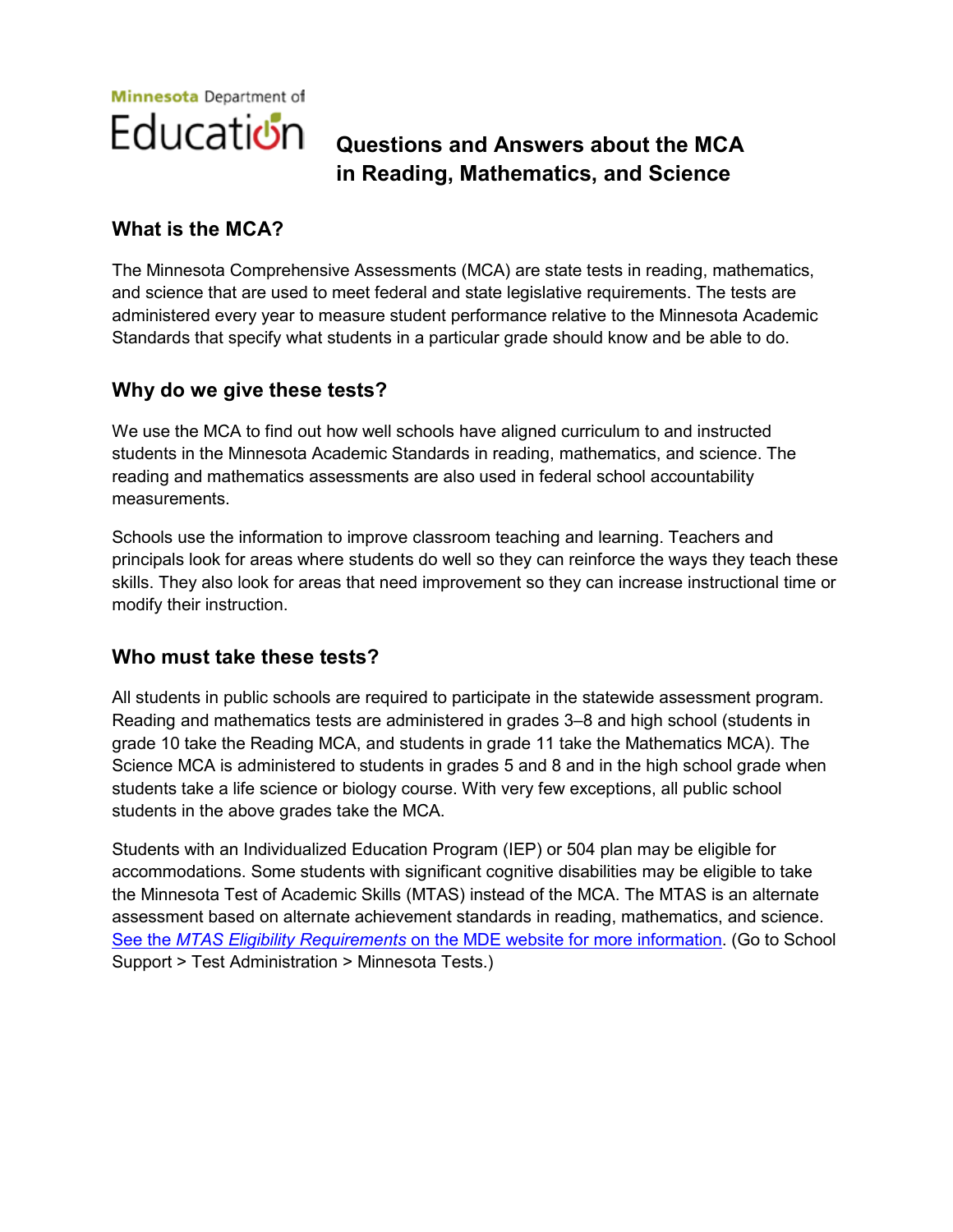#### **How are tests administered?**

All grades of the Reading, Mathematics, and Science MCA are administered online only. Paper accommodations are available for eligible students, including large print and braille.

The online Reading and Mathematics MCA are adaptive tests, which means that the test adiusts to each student's responses.

- For reading, the test adjusts at a passage level, so a student's responses to a set of items for a passage determines the next group of passages and items a student will receive.
- For mathematics, every time a student answers a question, his or her response helps determine the next question the student will answer.

#### **How can students prepare for the tests?**

The "Test Preparation Suggestions for Parents and Teachers" handout is available on the MDE website with tips on content preparation and general test-taking strategies. [View the Test](http://education.state.mn.us/MDE/JustParent/TestReq/index.html)  [Preparation handout on the MDE website.](http://education.state.mn.us/MDE/JustParent/TestReq/index.html) (Go to Just for Parents > Testing Information.)

Item samplers help students become familiar with the format of the test and the types of questions that are on the test. Student tutorials for online tests provide information on using the online tools and describe navigation and item types. [Go to the Item Samplers page on the MDE](http://education.state.mn.us/MDE/EdExc/Testing/ItemSampler/index.html)  [website for information on accessing the item samplers and student tutorials.](http://education.state.mn.us/MDE/EdExc/Testing/ItemSampler/index.html) (Go to Educator Excellence > Testing Resources > Item Samplers.)

#### **What does it take to pass the tests?**

Students do not pass or fail the reading, mathematics, or science tests. Since the tests measure student performance relative to the Minnesota Academic Standards, each student receives a score that falls in one of four achievement levels—Does Not Meet the Standards, Partially Meets the Standards, Meets the Standards, and Exceeds the Standards.

#### **What skills are assessed by the MCA?**

The MCA measures student performance on the Minnesota Academic Standards. [View the](http://education.state.mn.us/MDE/EdExc/StanCurri/K-12AcademicStandards/index.htm)  [Minnesota Academic Standards on the MDE website.](http://education.state.mn.us/MDE/EdExc/StanCurri/K-12AcademicStandards/index.htm) (Go to Educator Excellence > Standards, Curriculum and Instruction > K-12 Academic Standards.)

- The Reading MCA is aligned to the 2010 academic standards.
- The Mathematics MCA is aligned to the 2007 academic standards.
- The Science MCA is aligned to the 2009 academic standards.